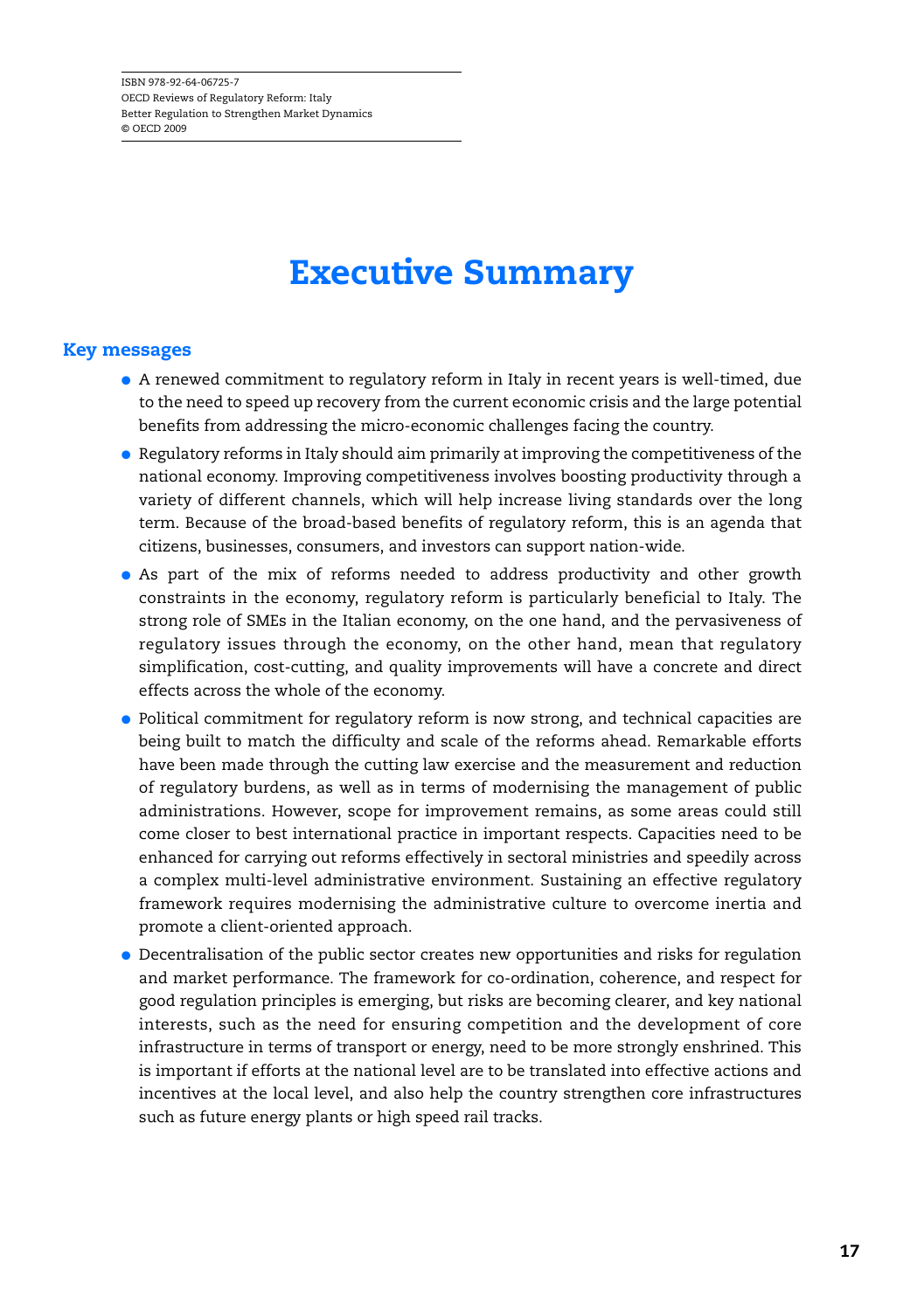*Economic growth and competitiveness are at the top of the national economic agenda*

> Over 15 years, successive Italian governments have pursued a range of initiatives to address the post-war legacy of state intervention and heavy regulation, in line with the efforts in neighbouring European countries. However, over the past decade, Italy's economic growth rate remained below the European average. After 2000, by some measures, labour productivity in Italy began to decline relative to other large European economies. Total factor productivity appears actually to have fallen. This reflects some of the challenges faced by the country in terms of boosting growth, wages, and competing outside its borders. Addressing these long term trends requires continued efforts and is vital if Italy is to tackle the big challenges ahead of securing resources and capacity for a rapidly ageing population, as well as facing up intense European and global competition.

> Formal indicators of investment in innovation and R&D are less favourable than those of key trading partners, such as Germany, Switzerland or France. The Italian economy has traditionally been export-oriented, but Italian export performance has been mixed. Although Italy's share of the value of OECD exports has been stable since 2000, export volumes have been growing more slowly than demand, reflecting implicitly a higher value added for Italian exports. FDI in Italy also remains quite a bit lower than in other countries of similar size. This could reflect a business environment that is difficult for foreign investors in relation to regulatory, administrative and other hurdles.

> The question now being addressed in the range of regulatory reforms already underway is how Italy's regulatory framework could help its businesses, large and small, to compete with their peers on a world scale, to innovate and grow, and to benefit from the productivity-enhancing effects of FDI.

*Policy responses: The government strategy for reinvigorating growth and competitiveness*

> As in other countries, the economic crisis prompted the new government to accelerate microeconomic reforms. Regulatory reform plays an important role in the various recovery packages that have been announced. The Strategic National Framework contributes to improve the multi-level framework for regulatory reform and to speed up the reform processes. A burst of reforms was initiated. A Minister for Normative Simplification is now in place. A push to modernise public administration by the Minister for Public Administration is tackling needed reforms.

> Integration into the European Single Market and monetary union has provided Italy with both incentives and tools to move ahead with these tasks. Regulatory and fiscal reforms are now inextricably part of Italy's performance in Europe. Joining the euro zone brought significant benefits in terms of financing the public debt but also has implications for maintaining a competitive economy.

> Italian businesses must now compete directly on the basis of quality and price, but, Italy's product market and labour markets are often hindered by unnecessary regulations and lack of competition. These regulatory issues are faced all over Europe and are also addressed at the EU level. The renewed drive for regulatory reform that occurred in Italy after 2005 was fully in the mainstream of European good practices and was responsive to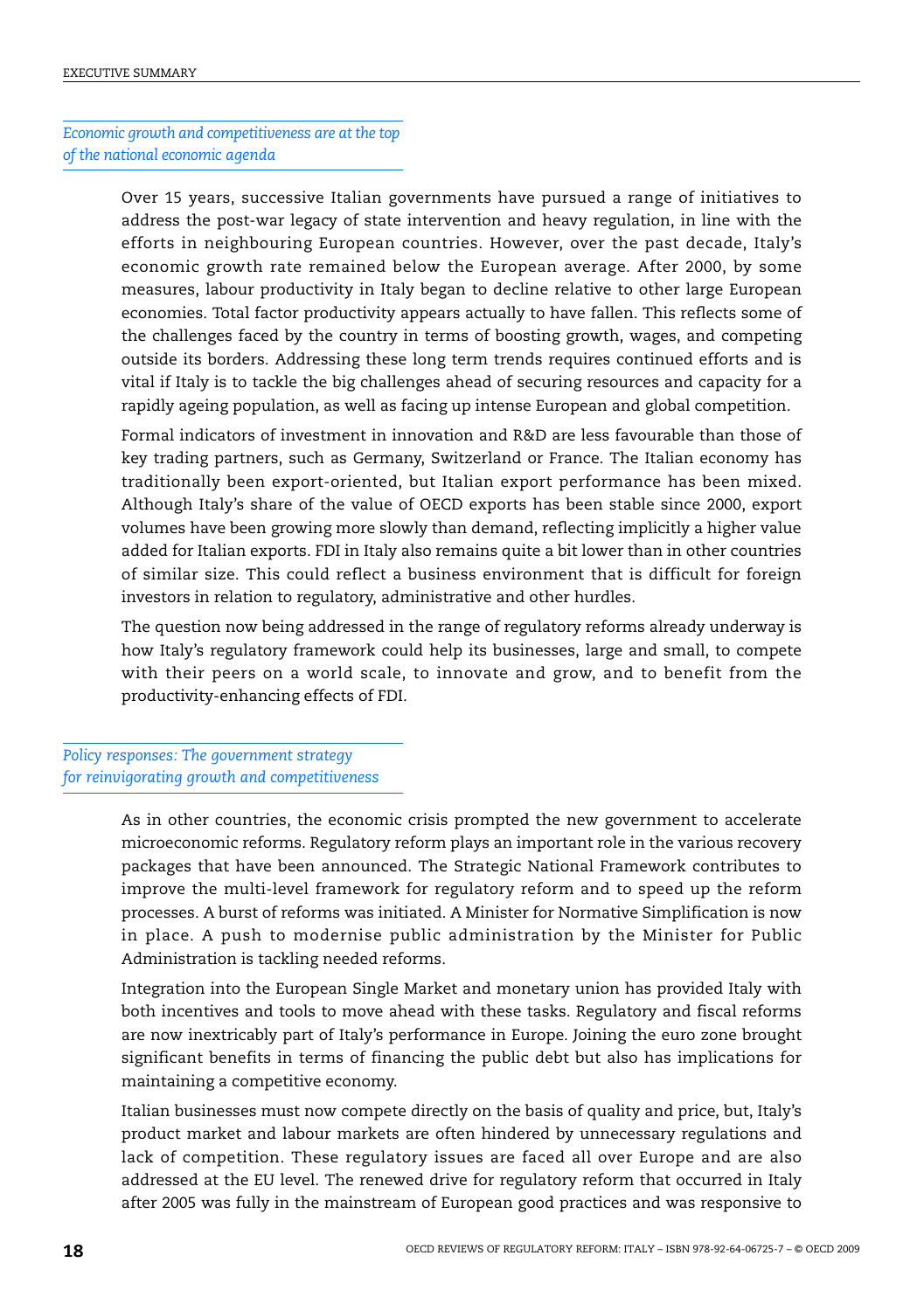the mid-term review of the EU Lisbon Strategy. Italy's strategy for regulatory reform adopted in June 2008 – based on "cutting-laws", "cutting-burden" and "cutting bodies" initiatives – demonstrates the political importance of regulatory reform and simplification. Italy has also moved to speed up integration with European markets by closing the transposition deficit, which fell from 2.7% to 1.3% in 2007 – in line with the EU average. These kinds of regulatory reforms should contribute to creating a more flexible and lowercost business environment. All over Europe, similar initiatives are under way to slash regulatory costs and impediments to business, while taking into account social and environmental objectives.

*Core targets for improving competitiveness: Productivity, labour markets, R&D, education, and integration of immigrant workers*

- The competitiveness agenda is, in essence, a call to improve productivity growth. Turning around slow productivity growth is a complex phenomenon that requires a multi-faceted reform agenda addressing labour regulations, regulatory barriers, entrepreneurship, education, innovation, and integration of immigrants into the workplace.
- Sustaining wages in Italy depends on boosting productivity. Despite important reforms in labour markets over the past 15 years, unit labour costs in Italy have risen faster than in other countries as a result of lower productivity growth. Aggregate real wage rates have increased even when there have been little or no productivity gains. The sharp rise in unit labour costs is not because wages have risen faster than elsewhere, but because productivity growth has been lower in Italy. Productivity should therefore be the main focus of reforms.

Low labour market participation rates also need to be taken into account. The employment rate in Italy is still well below the average for OECD countries for several age groups, though the participation rate has steadily increased and recorded unemployment had declined from over 11% in 1998 to 6% by early 2008 before the economic crisis. Innovation has a strong effect on economic growth, but expenditure on R&D in Italy remains low. This has resulted in, for example, the slow introduction of ICT in many sectors in Italy. Factors explaining this include the small size of Italian firms, regulatory hurdles for example in commercial distribution, and limited access to external capital, as well as under-developed research institutions.

- Education is also an issue, as human capital, measured by years of education, has a powerful effect on productivity, but the level of educational attainment in Italy remains comparatively low, with significant regional variation in student performance.
- It should be recognised that integration of large numbers of immigrants into the workforce has been a success story for the Italian labour market and economy. Immigration appears to have been responsible for part of the considerable increase in average participation rates in Italy, and hence for boosting output.

*Regulatory reforms are particularly suited to Italy, since SMEs will benefit more than other firms*

> Italy has a high proportion of employment in small firms, often family firms, which represent about 11.5 employees in 4.4 million firms. Reforms that increase entrepreneurship will be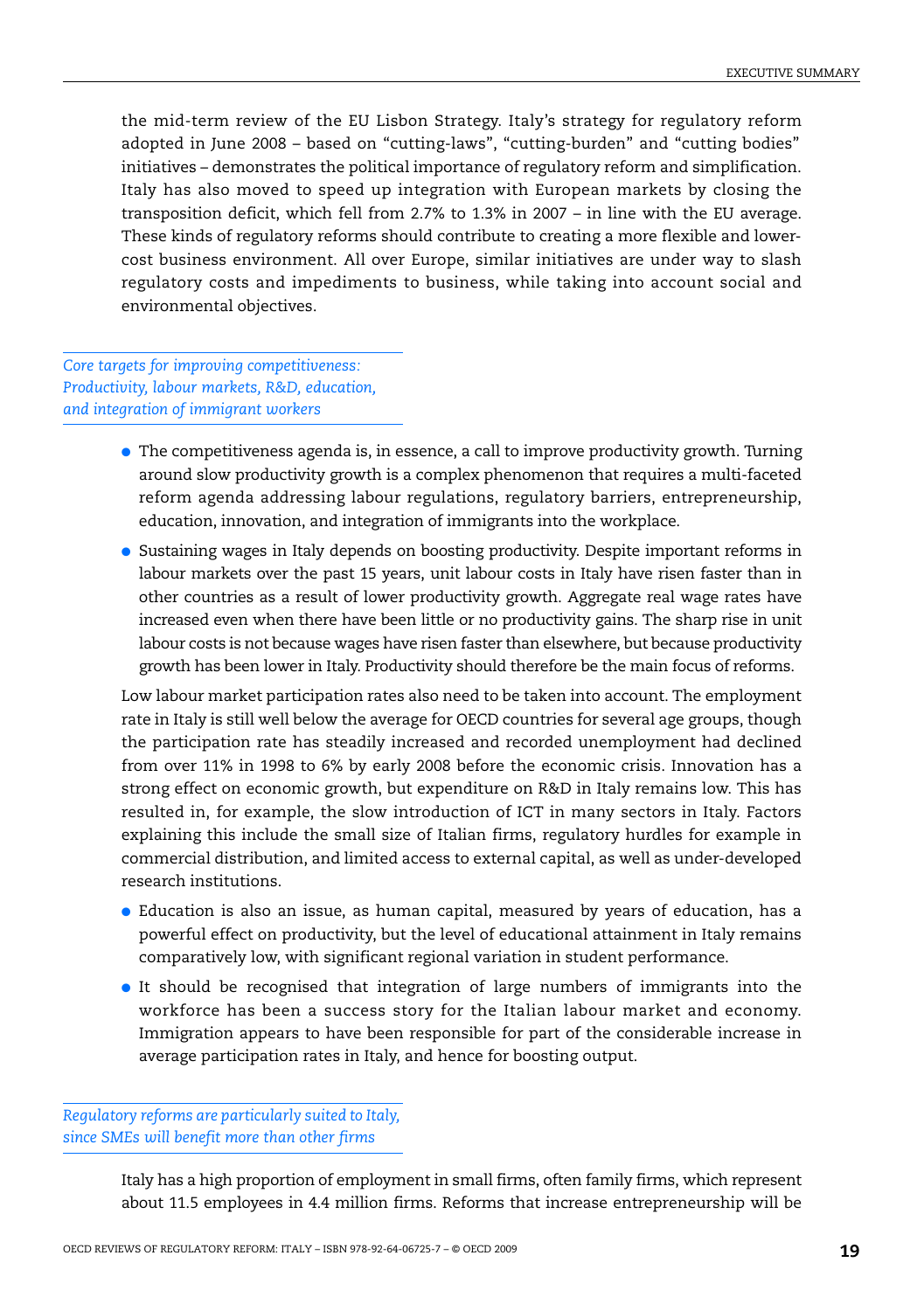important for the future dynamic of this sector. The long-lasting small family firm should be supplemented in Italy by a host of new small firms and growing medium-scale firms in areas where Italy can compete and seize new market opportunities.

Ease of entry (regulatory and financial) and exit are crucial to making this happen. Further work to speed up business creation will help, as will reforms to improve the adjudication of civil law. The 2006 reform of the bankruptcy legislation was a useful reform that will ease the exit of firms, increasing the flexibility and speed of economic recovery. Italian rules of transparency and investor protection have been increasingly brought into line with European standards. Venture capital has also been slower to develop in Italy than elsewhere, and continued removal of constraints on the growth of high-performing firms might stimulate its growth.

● SMEs are more sensitive than big firms to regulatory burdens. The focus on reducing operating costs for businesses, streamlining implementation, and removing barriers to market competition are clear principles directly relevant to the Italian economy dominated by SMEs. The goals, performance targets, and tools of the Italian regulatory reform programme should be focused rigorously on these issues.

*Regulatory reform becomes an even more important micro-economic strategy in the current crisis, and could stimulate a burst of productivity*

- These challenges become even more important in the current economic situation. In the mix of policy tools needed to face the crisis, defining and implementing a clear and consistent strategy for regulatory reform – involving national and regional governments – can improve long-term growth prospects. According to OECD product market regulation indicators, the role of the Italian state in the economy was significantly reduced from 2003 to 2007, but regulation still remains high compared with a large share of the OECD membership.
- Efforts to move ahead should yield substantial benefits. The Italian investor, consumer, and worker have already enjoyed significant benefits from regulatory reforms linked to markets and growth. OECD scenarios in which Italy converges with good European regulatory practices predict that Italy would gain an additional increase in productivity of 13.75% over the next decade if it was in a position to fully converge with these European practices. While such estimates only provide an order of magnitude, a large body of evidence supports the conclusion that, under realistic circumstances in Europe, Italian regulatory reforms would stimulate a burst in productivity gains, setting the stage for a more competitive, innovative, and flexible private sector.

*A high priority is to sharply cut the high regulatory burdens facing Italy's private sector. Already, progress is being seen*

> ● The lower-cost regulatory reform that Italy needs is fully compatible with maintaining high levels of safety, health and environmental protection, the quality of urban centres, and the identity of food products. But regulatory costs in Italy are also placing a high burden on small and family run businesses. According to data from the Union of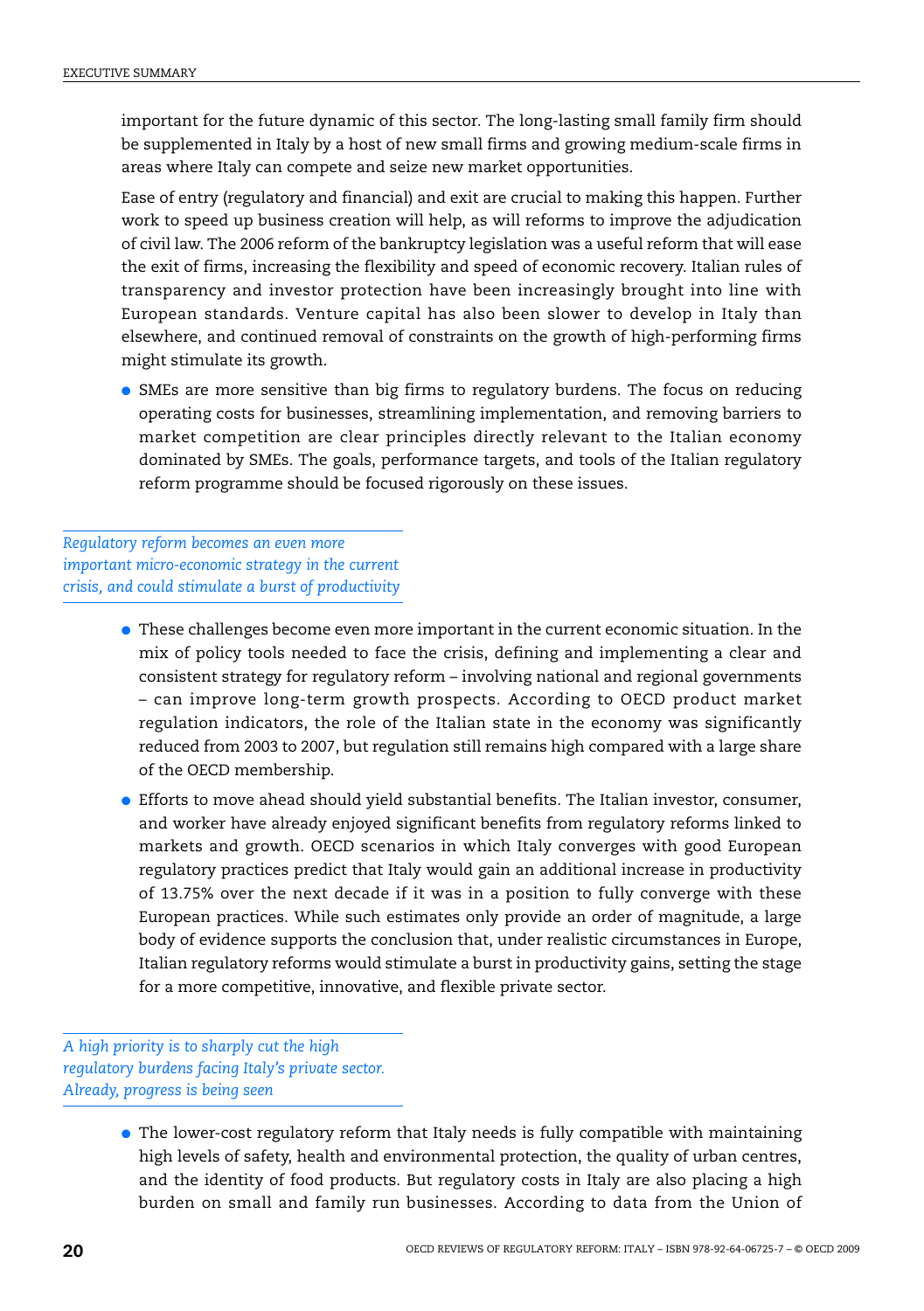Chambers of Commerce (*Unioncamere*) Red tape costs an average Italian business about EUR 11 800 annually, which is the cost of hiring a part-time employee. Eliminating regulations that are unjustified or no longer needed, and simplifying the rest, is a high priority.

● In recent years, Italy has accelerated the simplification of administrative procedures and reduction of burdens. Simplification initiatives reduced energy tariffs for citizens and enterprises, reduced administrative costs facing enterprises, and streamlined fiscal administrative burdens and procedures for storing documents. The "guillotine clause", introduced by the 2005 Simplification Act, repealed 7 000 laws. Targets for reducing administrative costs by 25% by 2012 have been set and significant results have already been achieved in terms of reducing administrative burdens, with over EUR 4 billion of annual savings for businesses. These reforms represent positive significant steps and should be further broadened, sharpened, and sustained over time.

*Creating a political economy that supports regulatory reform from the top to the bottom of the public administration*

> Success on the regulatory reform agenda requires broad consensus over years to ensure that political commitments are translated into concrete changes from the top to the bottom of the public administration. Successive Italian governments have found it difficult to maintain the focus and investments needed to keep the reforms moving at an effective pace. As a result, formal reforms and commitments have not always yielded all the expected benefits in terms of concrete changes in regulatory costs and risks for enterprises. For example, in the past, one-stop shops have not worked in practice as well as expected. Regulatory impact assessments have not been of high enough quality to detect unneeded regulations. Dissemination and implementation of reforms remains uneven across regional jurisdictions.

> ● The current political leadership and the economic crisis, with its sense of urgency, both represent an opportunity for further reforms. In particular, the efforts of the Minister for Normative Simplification and the Minister for Public Administration and Innovation will determine the success of these efforts.

> Political involvement must be supported on a day to day basis by stable, expert, and well resourced institutions at the centre of government that can promote, oversee, and enforce the regulatory reform commitments of the government. Italy's Better Regulation bodies – in particular, the units serving the Minister for Normative Simplification, an administrative simplification office serving the Minister of Public Administration and Innovation, and the Legislative Office (DAGL) with a regulatory impact analysis unit – are a big step forward. These are accompanied by useful consultative bodies, such as the permanent board for simplification.

> Other drivers of reform that will help improve implementation include using benchmarks and reports by the OECD and other economic organisations, and better communication with government and public about the need for and benefits of reforms, particularly when reforms encounter resistance from specific interests.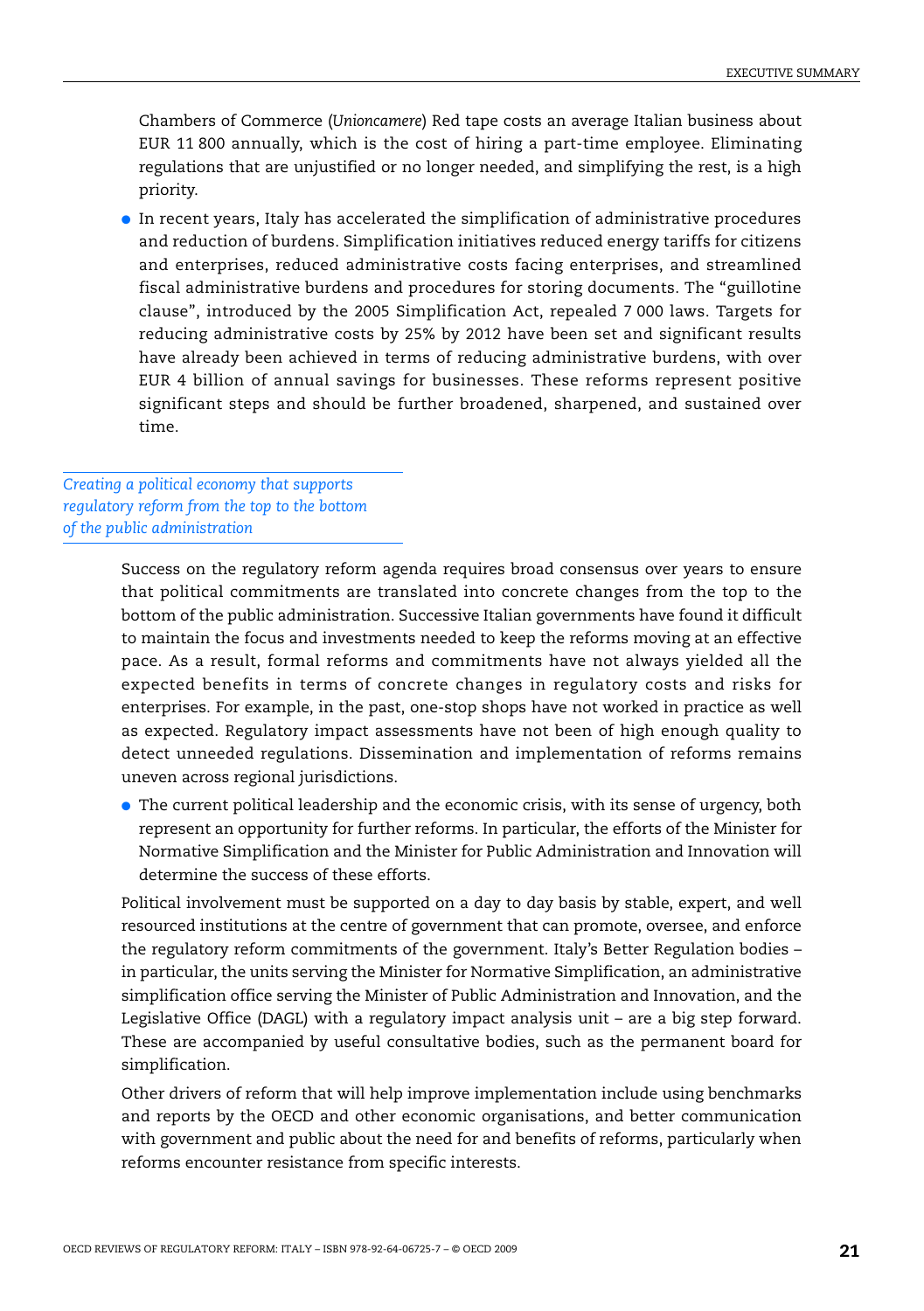*Continued vigilance from one of Europe's most effective antitrust agencies is needed to expand market pressures for productivity and innovation*

> Antitrust safeguards support a more productive economy. Italy is making progress towards eliminating numerous protections, impediments and distortions to competition that reduce productivity and hamper growth. The effectiveness of the Italian Antitrust Authority compares well to international good practice and it now wields the power to apply competition law in all sectors and to control mergers. The authority acts as a watchdog within the government, using its advocacy powers frequently to criticise regulatory practices that undermine free markets.

> Regulatory reforms have corrected or eliminated many competition problems identified in the 2001 OECD Report. For example, the Authority has promoted competition in major infrastructure sectors. Reforms introduced in 2006 and 2007 improved transparency, consumer choice and competition in a wide range of sectors, such as bakeries, banking, insurance, retail trade and restaurants, taxis and pharmaceutical products and services

> The job is not complete. For example, costly constraints in competitively structured industries such as retailing and professional services are still an issue.

*Decentralisation to regions can boost innovation in the public sector, but also requires planning and co-ordination of regulatory policies and reforms*

> New challenges are emerging due to the recent constitutional reforms to decentralise the state. Decentralisation provides more scope for experimentation and innovation, but it results in an increasingly complex layering of regional and state competences, where responsibilities risk becoming fragmented and where co-ordination is required to preserve policy coherence. For example, skills and capacities for better regulation are an issue in some jurisdictions. In addition, local regulations have implications for liberalisation and market competition. Local and regional authorities have significant regulatory powers in retail trade, energy, and transport, where these are strongly related to local vested interests. It is important that competition principles are not only affirmed at the national level, but also translated into practice at sub-national levels.

> The Italian apparatus for co-ordination is well developed compared with many other countries, but the magnitude of the challenges in the decentralised state may call for further efforts. In areas such as commercial distribution, local transport and energy, the various authorities will have to invest more in safeguarding market and "better regulation" principles.

*Strengthening capacities for reform: institutions and tools*

> ● Significant steps to strengthen capacity have been taken at the centre of government, and the process needs to continue. Convergence with best OECD practices can only be achieved through long term efforts. The costs and barriers thrown up by the regulatory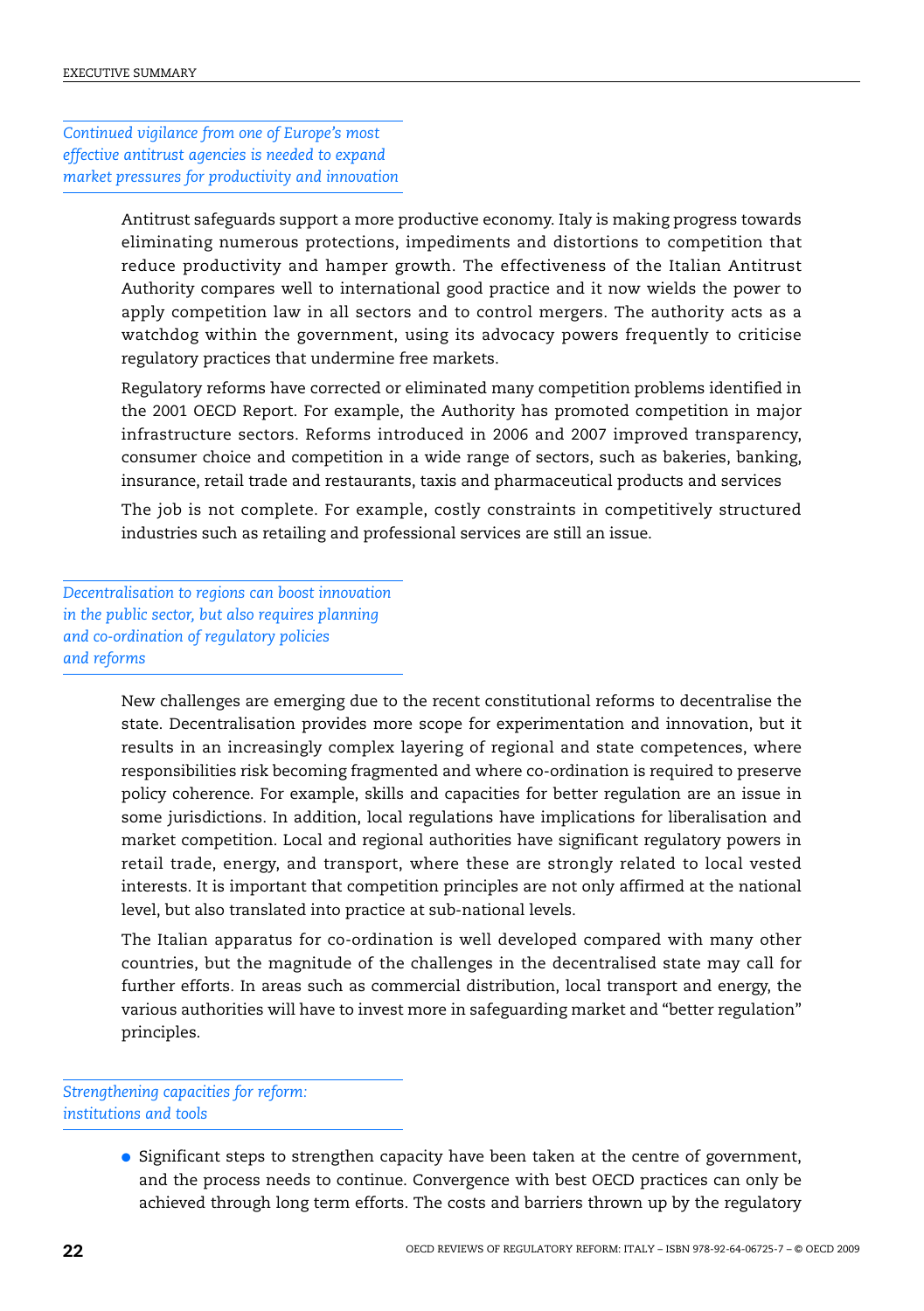environment and competitive conditions are pervasive across the economy, and affect incentives, and competitiveness. Other countries are also moving ahead, and therefore Italy needs to maintain the effort and move even faster. A sustained, institutionalised, and long-term effort should be based on development across a number of fronts:

- ❖ Sustaining the impressive administrative simplification programme, and ensuring that removal of old burdens is not offset by adoption of new burdens. This is very important given the number of new regulations adopted either at EU or national level.
- ❖ The array of central quality control bodies for regulation is a good start, but more authorities and resources are needed. A lesson that has been learned over and over again in Europe is that reforms based on RIA, consultation, and other regulatory quality tools are crucially dependent on the support by active quality control mechanisms at the centre, with incentives for compliance. Staffing and expertise in these units still need to be consolidated and increased in comparison with best European and OECD practices. More investments are also needed at several levels. Resources and economic and analytical skills in the line ministries also need to be increased for these institutions to implement the "better regulation" tools.
- ❖ The experience of Italy with RIA still leaves scope for improvement. Recent steps to rejuvenate RIA might help, but mechanisms for quality control still need to be consolidated. The methods of RIA should be more explicit and more precise. The Ministry of Public Administration is making bold attempts to professionalise public services, but further investment in staffing and RIA training will be necessary to enable the ministries to conduct analysis sufficient to compare options and understand the consequences of their actions before they act. Finally, a targeted approach of "proportional analysis" would help build skills and support over time.
- ❖ The Italian policy process still needs to improve its transparency mechanisms to reflect good practice by OECD countries. The Government has sought to improve procedures for consultation, but there still is no general requirement for ministries and regulatory agencies to consult with stakeholders and there are no formal legal requirements to publish the results of consultations, reveal the parties consulted, or provide feedback. Adoption of a clear government-wide consultation policy, which mandates minimum standards for consultation on all regulatory decisions with effects on businesses and citizens, is a much-needed reform.
- ❖ Further strengthening of enforcement and application of competition law in all sectors. Enforcement would be more effective with stronger sanctions against associations that are vehicles for anti-competitive agreements, and with individual or criminal penalties against hard-core cartels. Competition implications of the emerging multi-level system of governance warrant close oversight.
- ❖ Consolidating the sectoral independent regulators while retaining their independence and credibility also remains a core issue, which is even more important now in core sectors such as financial services, or energy and energy prices.
- ❖ Developing co-ordination mechanisms, oversight capacities, financial incentives, technical capacities, and co-operative principles and frameworks to embed "better regulation" principles in the development of the multi-level regulatory system. Many issues are emerging, and others not yet anticipated will develop. The diverse range of initiatives underway in Italy to improve the quality of public services of all kinds in the decentralised system is impressive. Continued work is needed in vital areas such as